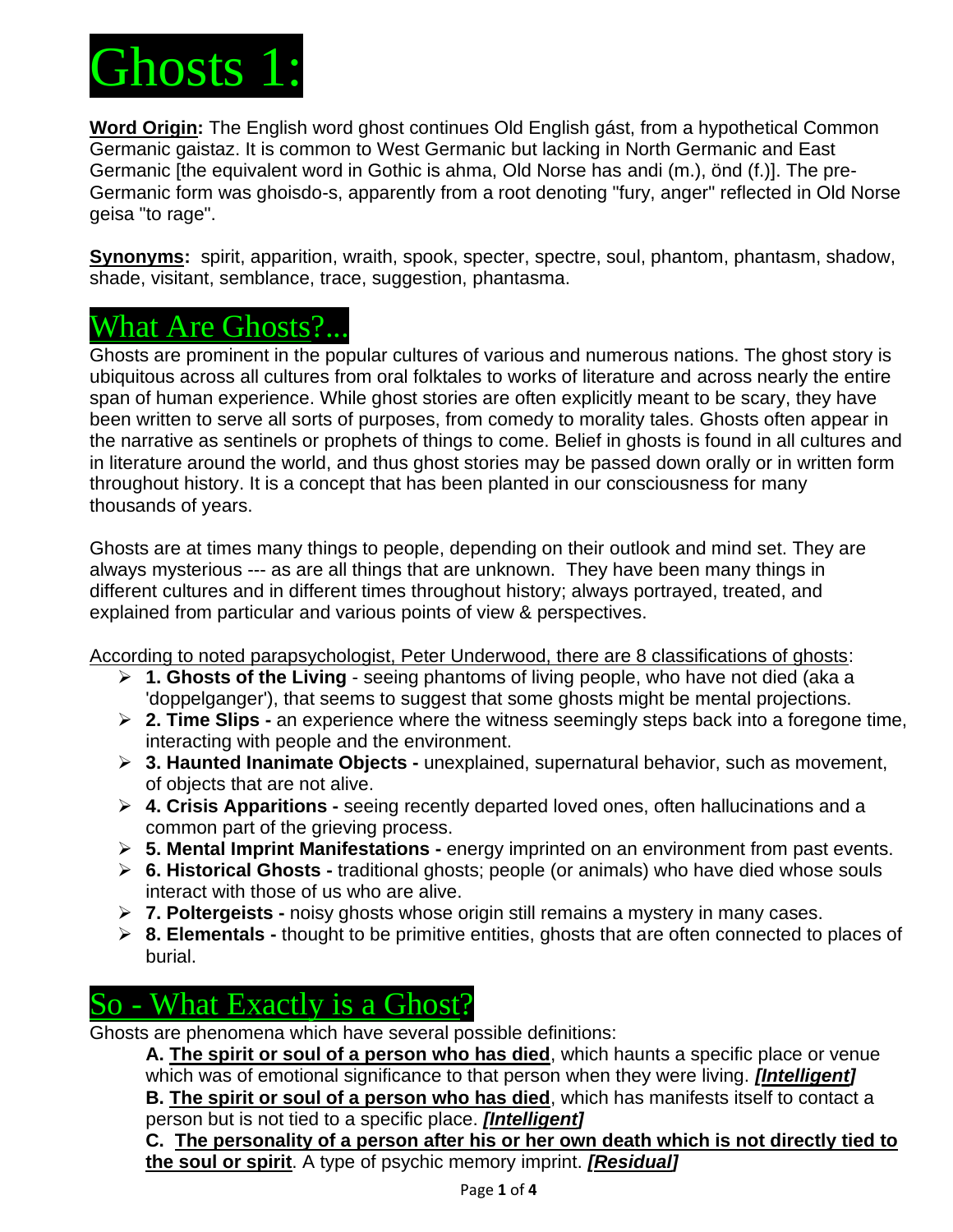**D. The character or memory of some being or thing** which has died or, if it was never alive, has been somehow destroyed or dissembled, which nevertheless remains existent (and sometimes detectable) in a semi-corporeal form. *[Residual]* 

**E. An overlapping of parallel worlds** into our own in which we can see, hear, feel, or occasionally interact with a person or thing that lives or exists in that parallel. *[Intelligent, but may be unaware]*

While some individuals accept ghosts as a reality, many others are skeptical of the existence of such. Much of the scientific community believes that ghosts, as well as other supernatural and paranormal entities, do not exist. Skeptics often explain ghost sightings with **the Principle of**  *Occam's Razor,* which basically states that *the explanation of any phenomenon should make as few assumptions as possible*. In short, when given two equally valid explanations for a phenomenon, one should embrace the less complicated formulation.

Some examples of such would be:

- **1.** Ghosts are often associated with a chilling sensation, but a natural response to fear is hair raising, which can be mistaken for a chill.
- **2.** Peripheral vision is very sensitive to motion but does not contain much color or the ability to sharply distinguish shapes. Any random motion outside the focused view can create a strong illusion of an eerie figure.
- **3.** Sound waves with frequencies lower than 20 hertz are called infrasound and are normally inaudible, but British scientists Richard Lord and Richard Wiseman have concluded that infrasound can cause humans to feel a "presence" in the room, or unexplained feelings of anxiety or dread.
- **4.** Psychological factors may also relate to ghost sightings. Many people exaggerate their own perceptions, either when visiting a place that they believe to be haunted, or when visiting a site which they know unpleasant historical events have occurred.
- **5.** Certain images such as paintings and movies might "program" a person to automatically associate a certain structure or area with ghosts.
- **6.** Also, the psychological phenomenon of *pareidolia* (seeing recognizable shapes and patterns in everyday objects, such as face of the Man in the Moon, and Rorschach inkblots) may cause people to perceive human-like faces or figures in the otherwise mundane surroundings of their environments, particularly in conditions where vision is partly obscured, as in a dark corridor or at night. This is a natural instinct instilled in babies. Skeptics also apply this theory to EVP's, too (when anomalous voices, often purported to be of supernatural origin, are reportedly heard on audio recordings). People see and hear what they want – you must remain open minded and be careful of interpretations.

# Types of Ghosts:

If you are truly interested in ghost hunting then you need to know what you are hunting. Unfortunately, even though we now have years of experience and modern equipment, there is no set definition of what a ghost is or what kind of haunting you will be up against. Most, if not all, do agree that **a ghost is a form of energy**. But, anything past that is uncertain, and each person seems to have their own idea.

#### I like the definition that Ghost Research Society Dale Kaczmarek uses, *"A ghost is a disembodied spirit of a once living person that hasn't quite made the transition from this world to the next often due to an untimely, sudden or violent death."*

There could be paranormal investigations that go beyond the definition of a ghost though and depending on what you believe, you could be up against something that was never human to start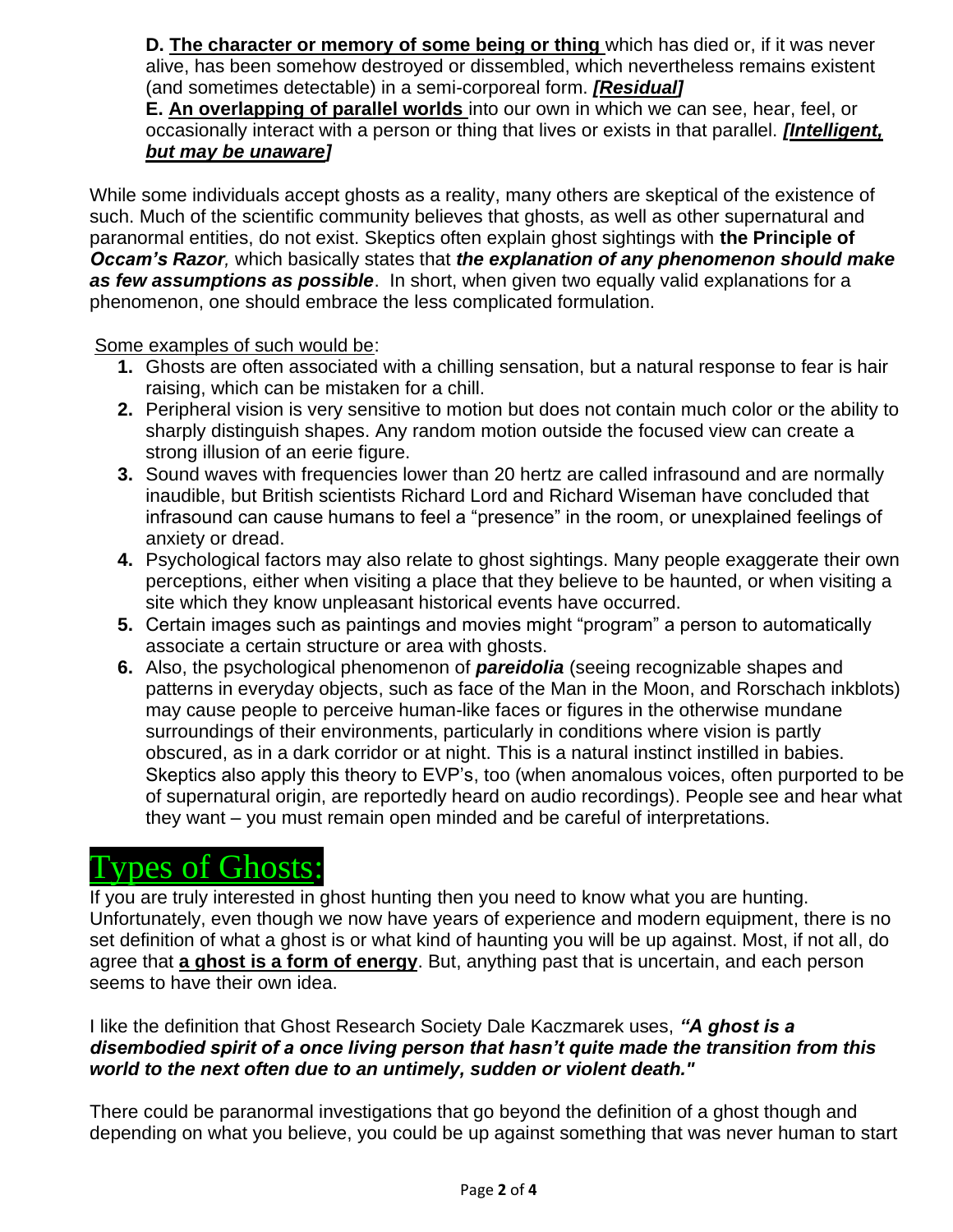with. Here are 5 types of ghosts that we will try to define for you. Some argue there is much more, some argue there are not as many. In reality, only you can decide in what you believe.

### A. Intelligent

Though this may not be the most common type of ghost haunting it is usually what the majority of people imagine when they think of types of ghosts. These types of hauntings are of ghosts that where, at one time, human beings. They are intelligent and can interact with their surroundings. It is believed that these ghosts will try to manifest themselves and be seen by the living whenever possible.

You may have an intelligent haunt if you get footsteps, moving items, voices, slamming doors etc.

### B. Residual

This is the most common type of ghosts. Some refer to these as psychic recordings. Mostly related to tragic events, this in when enough energy is produced it is literally burnt into an area or object. When this happens, this event will replay itself, as if in an infinite loop when the right conditions presents itself to trigger it. No one even has to be present for this to happen.

You may have a residual haunt if there is a repeating event and there is no interaction from the spirit. For example, a ghost walking into the room and out the wall that used to be a door.

### C. Poltergeist

The poltergeist-type of ghosts are known for making load noises or banging. Typically, this is one of the scariest types of haunting. This would be really similar to an intelligent haunting but with a poltergeist it is usually centered on one person. This could be especially true if teenage girls are around. There has been a possible connection between the heightened emotional state of these females and telekinesis or psychokinetic abilities. The ghosts in these haunting seem very angry and it is possible that there is more than one intelligent ghost pulling their energy together to try and get your attention because of that anger.

You may have a poltergeist haunt if you see the same signs as an intelligent haunt but only when a certain person is present. Counseling with that person or finding out what is upsetting the spirits usually will bring an end to the haunting.

### D. Demon

These types of hauntings are very rare, though the most dangerous of all types of ghosts. Demons are not and never where human. Unlike a human spirit, demons are very strong and can cause physical harm to people. Reports have said that people have been kicked, scratched, hit, choked, and even thrown to the ground. A demon haunting should be dealt with quickly and through trained people. It is important to recognize the signs as soon as possible. Demons are masters at trickery and can manifest themselves in whatever form necessary to reach their goal.

You may have a demon haunting if there is serious poltergeist activity, sudden smells of sulfur or rotten meat and/or growling sounds seemingly coming from all around.

Generally, most paranormal entities that seem like ghosts… they are okay.

#### However, three categories are worrisome:

 **1. Demons --** (or really dark and malicious entities) that pretend to be ghosts, so you let your guard down.

 **2. Faeries --** possibly from other realms, which seem pretty much dedicated to destroying humans that get in their way. Some faerie experts use the word "malignant" to describe them. Whether those kinds of faeries truly dangerous or not, they can seem more like ghosts than like Tinkerbell, and they should be avoided. Some might refer to these as Elementals, and not from other realms.

 **3. Shadow People --** that are appearing more often at investigation sites, and, at this point, we' ae not entirely certain what they are.